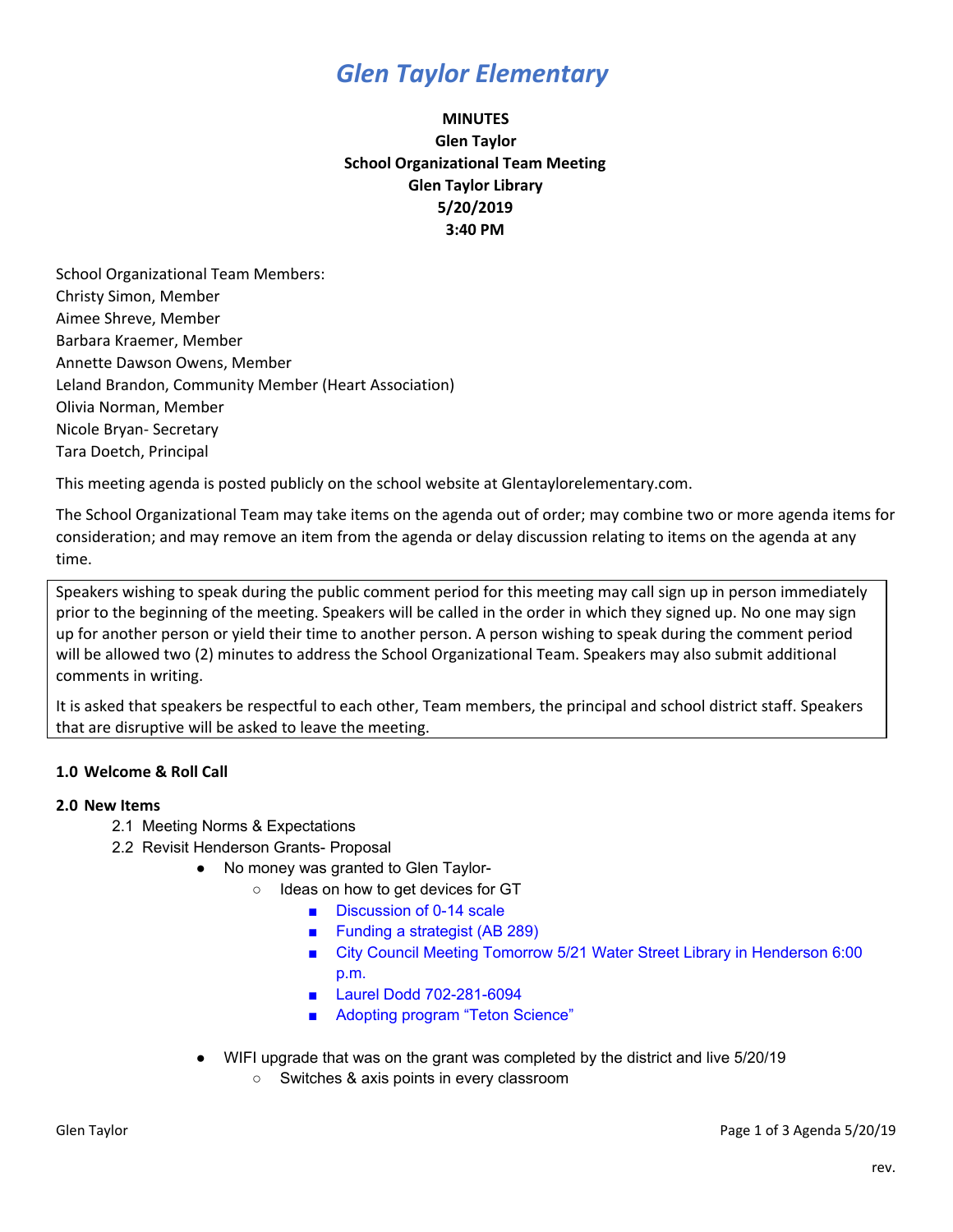# *Glen Taylor Elementary*

- Each access point will hold 250 devices and 60 access points- approximately 1600 devices can work on WIFI
- Brainstorm ideas to make blended learning come along now that WIFI can handle it both in building and in portable
	- Teton Science Program
- 2.3 Review things for discussion about Legislative Session (12 days left of session)
	- Highlights: (Not approved yet)
		- SB543- Redo of funding formula- Doesn't add more money just allows for accurate, understandable ways to ensure no supplanting and weights are accurate. (Schools would not be hit with raises)
			- Clearer, transparent formula to configure budget items
		- AB289- no retention required for Read by 3 but add a Learning Strategist funded for every school
			- CCSD will notify in May/June
			- Amount will be put back into budget in Sept.
		- Review

### 2.4- Community partnerships

- "Healthy Body & Mind" or Theme of 19-20
	- GT moves-- Heart Association support event but still school fundraiser
	- Heart Challenge November --
	- Support families in Jan with having on campus during family events
	- UNR Master Gardeners & Eagle Scouts for Garden
		- support school garden- Youth Horticulture Education Program
		- provide teacher training
		- garden club for students
			- Positive feedback
			- Possible extended club due to popularity
		- Chef Demo contacts in community
		- maintain & update
			- Asked for summer to go dormant over the summer
			- Open again in August
			- Water features (fountains) in garden-sponsor expenses-American Heart Association
		- Eagle Scouts to build more seating and other structures for garden.
- 2.5 GT Fundraisers
	- Fundraiser Suggestion-Beginning of year "Big Give" contribution of \$100 wish which includes a brick etc. to limit fundraisers
	- Will be needed for 19-20 school year at this time since starting with a smaller operating budget \$60,000
	- Bricks-garden- Talk about start of the year & bundle with supply packages at start of the year.
	- Ideas for next year for GT moves requested
		- Meet with booster fundraiser to help set up obstacle course for GT moves day as fun after Big Give to add to something you get for it. **[https://vimeo.com/328200437/805992d410](http://sl.boosterthon.com/t/11020/c/4440716b-e8e5-493a-a19d-84f988cab3dd/NB2HI4DTHIXS65TJNVSW6LTDN5WS6MZSHAZDAMBUGM3S6OBQGU4TSMTEGQYTA===/vimeo-com-328200437-805992d410/true)**
			- Donors Choose- Teachers Setup (Grade Level Meeting)
				- Matching (Companies etc. can match)
			- Flyer/Advertising at beginning of 19-20 years to donate for fundraiser \$80/\$120/\$150
			- The above could take place of the multiple fundraisers
			- Amazon Wish Lists

2.6 Events at GT

● 5th Grade Promotion 5/22